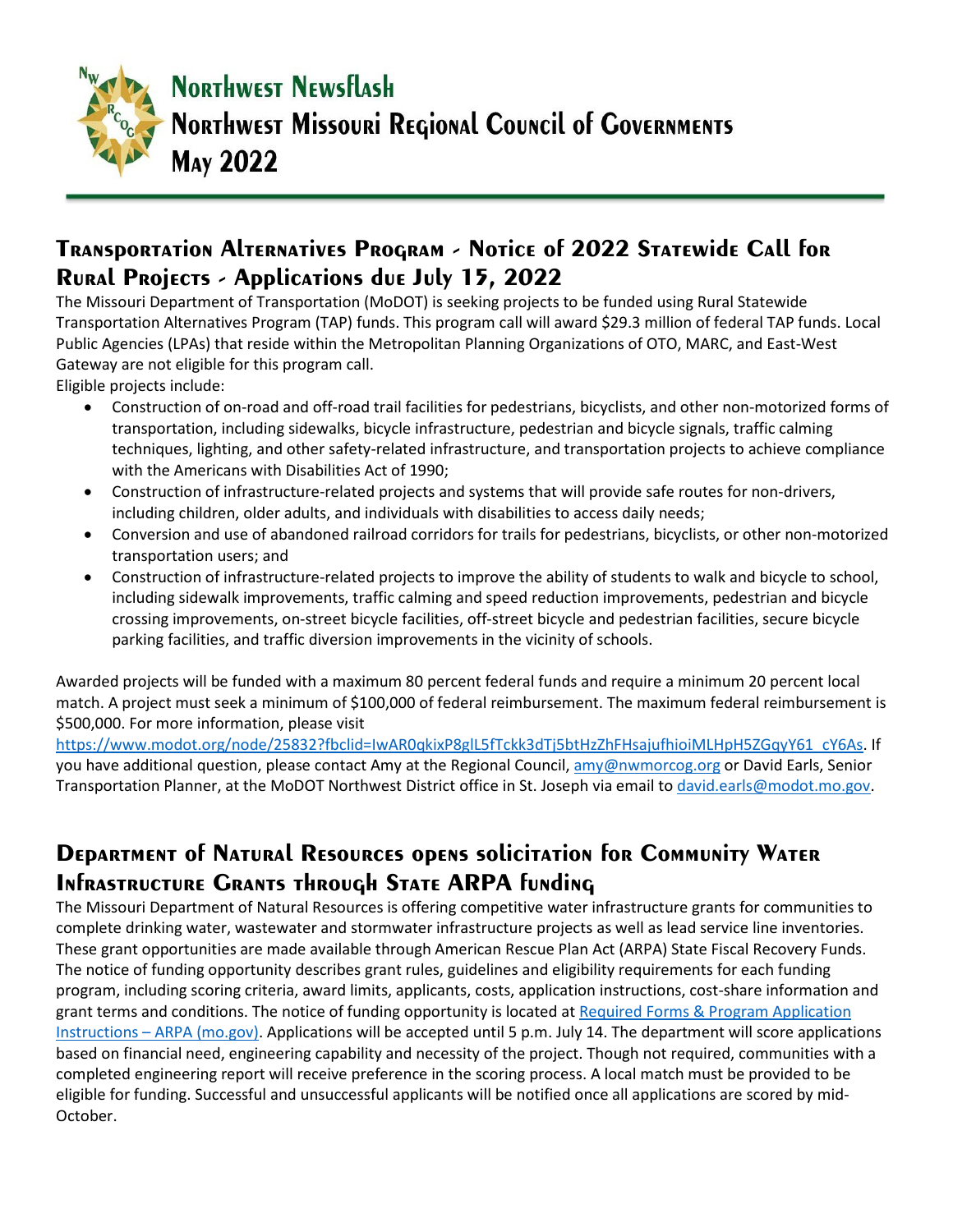# **Nodaway County Virtual Job Fair – Restaurant & Food Services**

Restaurants and other Food Service businesses are invited to be a part of the Virtual Job Fair on Friday, June 3, 2022. Sign up below, providing your current job openings, attach your logo and you will be added to the list of participating employers in promotional and social media materials. Participation for businesses with job openings is easy:

- **It's an online Virtual Job Fair – Friday, June 3, from 9-10:30 a.m.**
- Participating businesses will be asked to join a Zoom virtual chat room from a computer or smart phone at 8:45 a.m. There will be a brief introduction and instruction on how the Zoom chat rooms work.
- Then be available for the next 90 minutes to speak with job candidates

#### **[REGISTER HERE](mailto:econlisa@nodaway.biz?subject=Virtual%20Job%20Fair%20Registration%20-%20June%203rd&body=Yes%2C%20please%20sign%20me%20up%20for%20the%20June%203rd%20-%20Virtual%20Job%20Fair.%20%0ARestaurant%20Name%3A%0APositions%20Needed%3A%20%0AAttach%20Logo%20for%20social%20media%20marketing%3A%20)**

#### **FY22 State Homeland Security Program (SHSP) Application is now Open**

The Missouri Department of Public Safety has announced the FY22 State Homeland Security Program (SHSP) Regionalization grant application period. The application process opened Friday, May 20, and will close Friday, June 17, at 5 p.m. The SHSP assists state and local efforts to build, sustain, and deliver the capabilities necessary to prevent, prepare for, and protect against, and respond to acts of terrorism. [The Notice of Funding Opportunity](https://nwmorcogdotorg.files.wordpress.com/2022/05/fy-2022-state-homeland-security-program-nofo.pdf) pdf

#### **Public Comment Period Opens on Draft Statewide Transportation Improvement Program**

The draft FY 2023-2027 Statewide Transportation Improvement Program (STIP) has been presented to the Missouri Highways and Transportation Commission, and is open for a 30-day public review and comment period. Following the public review period, the comments will be presented to the Commission. The Commission will review the comments and the final transportation program before considering it for approval at its July 6 meeting. The STIP makes available \$9.9 billion of federal and state revenues for all modes of transportation over the next five years. Of the \$9.9 billion, the draft STIP details \$7.69 billion in road and bridge construction contractor awards, averaging approximately \$1.5 billion per year. The draft FY 2023-2027 STIP lists transportation projects planned by state and regional planning agencies for fiscal years 2023 through 2027 (July 1, 2022 through June 30, 2027).

"We appreciate the cooperative effort with our regional planning partners to develop a program that reflects the transportation needs of communities across the state," said MoDOT Transportation Planning Director Eric Curtit. The proposed program is available for public review. Those interested in seeing the program or offering comments can contact MoDOT by email to [STIPcomments@modot.mo.gov,](mailto:STIPcomments@modot.mo.gov) by calling customer service at 1-888-ASK-MoDOT (275-6636), or by mail to Transportation Planning, Program Comments, P.O. Box 270, Jefferson City, MO 65102. The program is available on MoDOT's website: [https://www.modot.org/DRAFTSTIP.](https://nam04.safelinks.protection.outlook.com/?url=https%3A%2F%2Fwww.modot.org%2FDRAFTSTIP&data=05%7C01%7Csteve%40nwmorcog.org%7C3929405d791347f23bd408da3da52e81%7C57c6f52d3531437bb0114809a0290b4c%7C0%7C0%7C637890077051584179%7CUnknown%7CTWFpbGZsb3d8eyJWIjoiMC4wLjAwMDAiLCJQIjoiV2luMzIiLCJBTiI6Ik1haWwiLCJXVCI6Mn0%3D%7C3000%7C%7C%7C&sdata=q8bJT8dWA%2FpOzhHltcaQ12sB4EdE7hzlHKKbn2tii5Q%3D&reserved=0) The formal comment period ends June 17, 2022.

# **FEMA Announces \$33 million in Funding Opportunities for Dam Safety Programs**

On May 16, FEMA released two funding opportunities for the [National Dam Safety Program.](https://nam04.safelinks.protection.outlook.com/?url=https%3A%2F%2Flnks.gd%2Fl%2FeyJhbGciOiJIUzI1NiJ9.eyJidWxsZXRpbl9saW5rX2lkIjoxMDAsInVyaSI6ImJwMjpjbGljayIsImJ1bGxldGluX2lkIjoiMjAyMjA1MTguNTgwNzc0NDEiLCJ1cmwiOiJodHRwczovL3d3dy5mZW1hLmdvdi9lbWVyZ2VuY3ktbWFuYWdlcnMvcmlzay1tYW5hZ2VtZW50L2RhbS1zYWZldHk_dXRtX3NvdXJjZT1HRCZ1dG1fbWVkaXVtPWVtYWlsJnV0bV9jYW1wYWlnbj1uZHNwK2dyYW50K3JlbGVhc2UifQ.IssTCaonOAFfqoa3hmWVtTPJTSn0A8fJRM2PiWyBGiQ%2Fs%2F1149630808%2Fbr%2F131497961289-l&data=05%7C01%7Csteve%40nwmorcog.org%7C3929405d791347f23bd408da3da52e81%7C57c6f52d3531437bb0114809a0290b4c%7C0%7C0%7C637890077051584179%7CUnknown%7CTWFpbGZsb3d8eyJWIjoiMC4wLjAwMDAiLCJQIjoiV2luMzIiLCJBTiI6Ik1haWwiLCJXVCI6Mn0%3D%7C3000%7C%7C%7C&sdata=oDJJIC3P%2BMSArZ66GMoMyq4b857asYSkCyoGuT%2BnCQ8%3D&reserved=0) The total funding for the [Rehabilitation of the High Hazard Potential Dams](https://nam04.safelinks.protection.outlook.com/?url=https%3A%2F%2Flnks.gd%2Fl%2FeyJhbGciOiJIUzI1NiJ9.eyJidWxsZXRpbl9saW5rX2lkIjoxMDEsInVyaSI6ImJwMjpjbGljayIsImJ1bGxldGluX2lkIjoiMjAyMjA1MTguNTgwNzc0NDEiLCJ1cmwiOiJodHRwczovL3d3dy5mZW1hLmdvdi9lbWVyZ2VuY3ktbWFuYWdlcnMvcmlzay1tYW5hZ2VtZW50L2RhbS1zYWZldHkvcmVoYWJpbGl0YXRpb24taGlnaC1oYXphcmQtcG90ZW50aWFsLWRhbXM_dXRtX3NvdXJjZT1HRCZ1dG1fbWVkaXVtPWVtYWlsJnV0bV9jYW1wYWlnbj1uZHNwK2dyYW50K3JlbGVhc2UifQ.2E0HO7ZokzKTDzu43ChLPf3sA912VlYTVeTlp5y__K0%2Fs%2F1149630808%2Fbr%2F131497961289-l&data=05%7C01%7Csteve%40nwmorcog.org%7C3929405d791347f23bd408da3da52e81%7C57c6f52d3531437bb0114809a0290b4c%7C0%7C0%7C637890077051584179%7CUnknown%7CTWFpbGZsb3d8eyJWIjoiMC4wLjAwMDAiLCJQIjoiV2luMzIiLCJBTiI6Ik1haWwiLCJXVCI6Mn0%3D%7C3000%7C%7C%7C&sdata=WL3n1ec%2FcCEWFhGqQ%2FqLoh%2FBQcP7P9sqJNFCM3DFOQI%3D&reserved=0) program and the [National Dam Safety State Assistance Grant Program](https://nam04.safelinks.protection.outlook.com/?url=https%3A%2F%2Flnks.gd%2Fl%2FeyJhbGciOiJIUzI1NiJ9.eyJidWxsZXRpbl9saW5rX2lkIjoxMDIsInVyaSI6ImJwMjpjbGljayIsImJ1bGxldGluX2lkIjoiMjAyMjA1MTguNTgwNzc0NDEiLCJ1cmwiOiJodHRwczovL3d3dy5mZW1hLmdvdi9lbWVyZ2VuY3ktbWFuYWdlcnMvcmlzay1tYW5hZ2VtZW50L2RhbS1zYWZldHkvZ3JhbnRzP3V0bV9zb3VyY2U9R0QmdXRtX21lZGl1bT1lbWFpbCZ1dG1fY2FtcGFpZ249bmRzcCtncmFudCtyZWxlYXNlIn0.yWhjKEyx3-KGdUmxpe5adb2b40mrCxI2lQNu2jKrdzI%2Fs%2F1149630808%2Fbr%2F131497961289-l&data=05%7C01%7Csteve%40nwmorcog.org%7C3929405d791347f23bd408da3da52e81%7C57c6f52d3531437bb0114809a0290b4c%7C0%7C0%7C637890077051584179%7CUnknown%7CTWFpbGZsb3d8eyJWIjoiMC4wLjAwMDAiLCJQIjoiV2luMzIiLCJBTiI6Ik1haWwiLCJXVCI6Mn0%3D%7C3000%7C%7C%7C&sdata=UkYZZn9Ms57TYzO7ASmFie4yXX9htN7jmEXttzHm5zM%3D&reserved=0) is \$33 million. The [Rehabilitation of High Hazard Potential Dams \(HHPD\)](https://nam04.safelinks.protection.outlook.com/?url=https%3A%2F%2Flnks.gd%2Fl%2FeyJhbGciOiJIUzI1NiJ9.eyJidWxsZXRpbl9saW5rX2lkIjoxMDMsInVyaSI6ImJwMjpjbGljayIsImJ1bGxldGluX2lkIjoiMjAyMjA1MTguNTgwNzc0NDEiLCJ1cmwiOiJodHRwczovL3d3dy5mZW1hLmdvdi9lbWVyZ2VuY3ktbWFuYWdlcnMvcmlzay1tYW5hZ2VtZW50L2RhbS1zYWZldHkvcmVoYWJpbGl0YXRpb24taGlnaC1oYXphcmQtcG90ZW50aWFsLWRhbXM_dXRtX3NvdXJjZT1HRCZ1dG1fbWVkaXVtPWVtYWlsJnV0bV9jYW1wYWlnbj1uZHNwK2dyYW50K3JlbGVhc2UifQ.vpNStIq65u14mDg1b02yaD9m3RhyKH-8JCcrYyzexgA%2Fs%2F1149630808%2Fbr%2F131497961289-l&data=05%7C01%7Csteve%40nwmorcog.org%7C3929405d791347f23bd408da3da52e81%7C57c6f52d3531437bb0114809a0290b4c%7C0%7C0%7C637890077051584179%7CUnknown%7CTWFpbGZsb3d8eyJWIjoiMC4wLjAwMDAiLCJQIjoiV2luMzIiLCJBTiI6Ik1haWwiLCJXVCI6Mn0%3D%7C3000%7C%7C%7C&sdata=MamYK8bo%2F7tAAB7YCSTMdhiSSRptc1NXnneDlrV42cI%3D&reserved=0) program provides technical, planning, design, and construction assistance in the form of grants for the rehabilitation of eligible high hazard potential dams. Eligible applicants must be eligible subrecipients, which include non-federal governments and non-profit organizations. This grant program is authorized and funded by th[e Water Infrastructure Improvements for the Nation Act.](https://nam04.safelinks.protection.outlook.com/?url=https%3A%2F%2Flnks.gd%2Fl%2FeyJhbGciOiJIUzI1NiJ9.eyJidWxsZXRpbl9saW5rX2lkIjoxMDQsInVyaSI6ImJwMjpjbGljayIsImJ1bGxldGluX2lkIjoiMjAyMjA1MTguNTgwNzc0NDEiLCJ1cmwiOiJodHRwczovL3d3dy5jb25ncmVzcy5nb3YvYmlsbC8xMTR0aC1jb25ncmVzcy9zZW5hdGUtYmlsbC82MTIvdGV4dCJ9.s-3t3TGQwy0R2vwPp5a82nl2E5KesZ0nyjM_78GnIZs%2Fs%2F1149630808%2Fbr%2F131497961289-l&data=05%7C01%7Csteve%40nwmorcog.org%7C3929405d791347f23bd408da3da52e81%7C57c6f52d3531437bb0114809a0290b4c%7C0%7C0%7C637890077051584179%7CUnknown%7CTWFpbGZsb3d8eyJWIjoiMC4wLjAwMDAiLCJQIjoiV2luMzIiLCJBTiI6Ik1haWwiLCJXVCI6Mn0%3D%7C3000%7C%7C%7C&sdata=hx1PQFSE63yh%2FFCmnDPPVkimrPURjWRN1ijjV5RA21E%3D&reserved=0) Another approximate \$11 million is available through the [National Dam Safety State Assistance Grant Program](https://nam04.safelinks.protection.outlook.com/?url=https%3A%2F%2Flnks.gd%2Fl%2FeyJhbGciOiJIUzI1NiJ9.eyJidWxsZXRpbl9saW5rX2lkIjoxMDYsInVyaSI6ImJwMjpjbGljayIsImJ1bGxldGluX2lkIjoiMjAyMjA1MTguNTgwNzc0NDEiLCJ1cmwiOiJodHRwczovL3d3dy5mZW1hLmdvdi9lbWVyZ2VuY3ktbWFuYWdlcnMvcmlzay1tYW5hZ2VtZW50L2RhbS1zYWZldHkvZ3JhbnRzP3V0bV9zb3VyY2U9R0QmdXRtX21lZGl1bT1lbWFpbCZ1dG1fY2FtcGFpZ249bmRzcCtncmFudCtyZWxlYXNlIn0.B0HG_kii7UppHOc2JUwQSHsrRk1fLqadlh1qSuFp_zU%2Fs%2F1149630808%2Fbr%2F131497961289-l&data=05%7C01%7Csteve%40nwmorcog.org%7C3929405d791347f23bd408da3da52e81%7C57c6f52d3531437bb0114809a0290b4c%7C0%7C0%7C637890077051584179%7CUnknown%7CTWFpbGZsb3d8eyJWIjoiMC4wLjAwMDAiLCJQIjoiV2luMzIiLCJBTiI6Ik1haWwiLCJXVCI6Mn0%3D%7C3000%7C%7C%7C&sdata=49%2FZMQjRasqdYog1vtSRshardfMa2nF7snlfhUk57eI%3D&reserved=0) to establish and maintain effective state programs to ensure dam safety and protect human life and property. FEMA received \$7 million in appropriations and is adding an additional \$4 million in funds from the [Infrastructure Investment and Jobs Act](https://nam04.safelinks.protection.outlook.com/?url=https%3A%2F%2Flnks.gd%2Fl%2FeyJhbGciOiJIUzI1NiJ9.eyJidWxsZXRpbl9saW5rX2lkIjoxMDcsInVyaSI6ImJwMjpjbGljayIsImJ1bGxldGluX2lkIjoiMjAyMjA1MTguNTgwNzc0NDEiLCJ1cmwiOiJodHRwczovL3d3dy5jb25ncmVzcy5nb3YvYmlsbC8xMTd0aC1jb25ncmVzcy9ob3VzZS1iaWxsLzM2ODQ_dXRtX3NvdXJjZT1HRCZ1dG1fbWVkaXVtPWVtYWlsJnV0bV9jYW1wYWlnbj1uZHNwK2dyYW50K3JlbGVhc2UifQ.ebdM0NWXMKT-934OCCxYpgMA6E3QBUtzVjts4z4vjh0%2Fs%2F1149630808%2Fbr%2F131497961289-l&data=05%7C01%7Csteve%40nwmorcog.org%7C3929405d791347f23bd408da3da52e81%7C57c6f52d3531437bb0114809a0290b4c%7C0%7C0%7C637890077051584179%7CUnknown%7CTWFpbGZsb3d8eyJWIjoiMC4wLjAwMDAiLCJQIjoiV2luMzIiLCJBTiI6Ik1haWwiLCJXVCI6Mn0%3D%7C3000%7C%7C%7C&sdata=GNUTkq6ysJRif9oHsReXOVVngeB4HAJ%2BFrtbw5zHcJ4%3D&reserved=0)  [\(IIJA\).](https://nam04.safelinks.protection.outlook.com/?url=https%3A%2F%2Flnks.gd%2Fl%2FeyJhbGciOiJIUzI1NiJ9.eyJidWxsZXRpbl9saW5rX2lkIjoxMDcsInVyaSI6ImJwMjpjbGljayIsImJ1bGxldGluX2lkIjoiMjAyMjA1MTguNTgwNzc0NDEiLCJ1cmwiOiJodHRwczovL3d3dy5jb25ncmVzcy5nb3YvYmlsbC8xMTd0aC1jb25ncmVzcy9ob3VzZS1iaWxsLzM2ODQ_dXRtX3NvdXJjZT1HRCZ1dG1fbWVkaXVtPWVtYWlsJnV0bV9jYW1wYWlnbj1uZHNwK2dyYW50K3JlbGVhc2UifQ.ebdM0NWXMKT-934OCCxYpgMA6E3QBUtzVjts4z4vjh0%2Fs%2F1149630808%2Fbr%2F131497961289-l&data=05%7C01%7Csteve%40nwmorcog.org%7C3929405d791347f23bd408da3da52e81%7C57c6f52d3531437bb0114809a0290b4c%7C0%7C0%7C637890077051584179%7CUnknown%7CTWFpbGZsb3d8eyJWIjoiMC4wLjAwMDAiLCJQIjoiV2luMzIiLCJBTiI6Ik1haWwiLCJXVCI6Mn0%3D%7C3000%7C%7C%7C&sdata=GNUTkq6ysJRif9oHsReXOVVngeB4HAJ%2BFrtbw5zHcJ4%3D&reserved=0) The Notice of Funding Opportunity can be found on [Grants.gov.](https://nam04.safelinks.protection.outlook.com/?url=https%3A%2F%2Flnks.gd%2Fl%2FeyJhbGciOiJIUzI1NiJ9.eyJidWxsZXRpbl9saW5rX2lkIjoxMTEsInVyaSI6ImJwMjpjbGljayIsImJ1bGxldGluX2lkIjoiMjAyMjA1MTcuNTgwMzk5NzEiLCJ1cmwiOiJodHRwczovL3d3dy5ncmFudHMuZ292L3dlYi9ncmFudHMvdmlldy1vcHBvcnR1bml0eS5odG1sP29wcElkPTMyNjkzOSJ9.kvtcQIkR0aujJTyj44n9BR9QTU6-QkXDfDO3cZ60TUs%2Fs%2F1149630808%2Fbr%2F131446988676-l&data=05%7C01%7Csteve%40nwmorcog.org%7C3929405d791347f23bd408da3da52e81%7C57c6f52d3531437bb0114809a0290b4c%7C0%7C0%7C637890077051584179%7CUnknown%7CTWFpbGZsb3d8eyJWIjoiMC4wLjAwMDAiLCJQIjoiV2luMzIiLCJBTiI6Ik1haWwiLCJXVCI6Mn0%3D%7C3000%7C%7C%7C&sdata=%2FGTx1M2rKu4KFFqEI5K6w4ct8DudxP4AeDyFDMGObfE%3D&reserved=0)